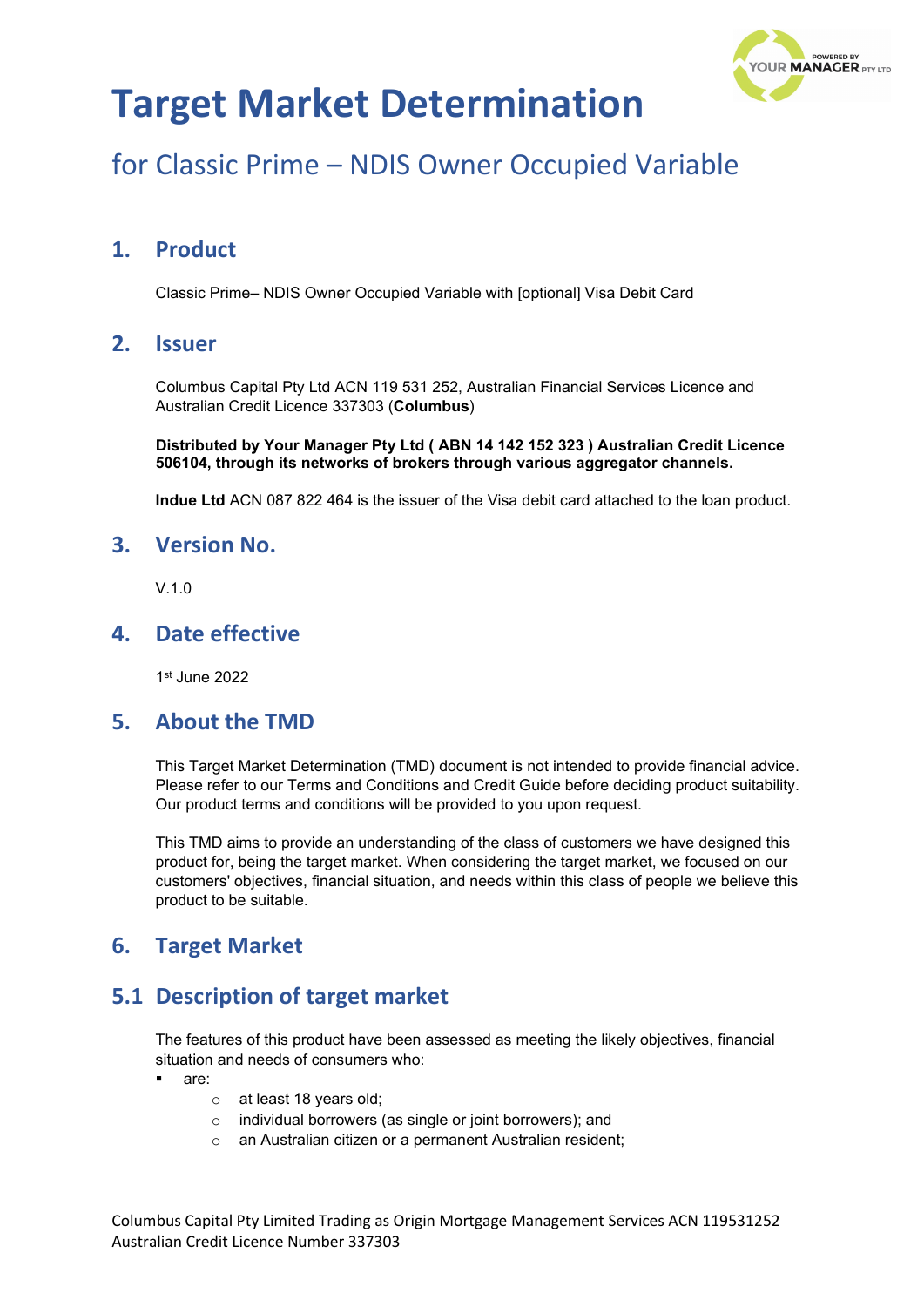

# for Classic Prime – NDIS Owner Occupied Variable

- require a loan to purchase or refinance a NDIS (SDA approved) owner occupied property and who may also wish to release some of the equity in their property for other purposes such as to consolidate debt or to be used for personal or investment purposes;
- require an offset account;
- require the use of a Visa Debit card;
- require the flexibility of a variable interest rate;
- require the ability to make additional extra repayments without penalty; and
- want the option of either principal and interest or interest only repayments.
- satisfy our eligibility criteria:

Although variable interest rates fluctuate, the product meets the likely objectives, financial situation and needs of consumers in the target market because it allows them to deposit funds into an offset account and/or make additional payments directly into the loan to reduce the amount of interest payable whilst maintaining the ability to draw on surplus funds when required. This product also allows consumers to select interest only or principal and interest repayments in order to reduce their overall debt and build equity.

### **5.2 Classes of consumers for who the product may not be suitable**

This product may not be suitable for consumers who:

- do not meet the eligibility requirements;
- are seeking the certainty of fixed repayments over the term of the loan;
- are looking to purchase or refinance a residential investment property;
- are looking to construct a property; or
- require the ability to provide alternative methods of income verification.

### **5.3 Description of the Product, including key attributes**

- Variable interest rate;
- Repayment options:
	- o principal and interest; or
	- o interest only
- Redraw available
- Minimum loan size: \$50,000
- Maximum Loan Size: \$2,000,000 (subject to LVR and postcode policy)
- Maximum LVR:
	- o 80% for Inner-City postcodes
	- o 90% for Regional postcodes
	- o 95% for Metro and Non-Metro postcodes
- Offset facility available
- Application fee is payable
- Settlement fee is payable
- Valuation fee is payable
- Ongoing fee is payable

### **7. Distribution Conditions/ Restrictions**

Columbus Capital Pty Limited Trading as Origin Mortgage Management Services ACN 119531252 Australian Credit Licence Number 337303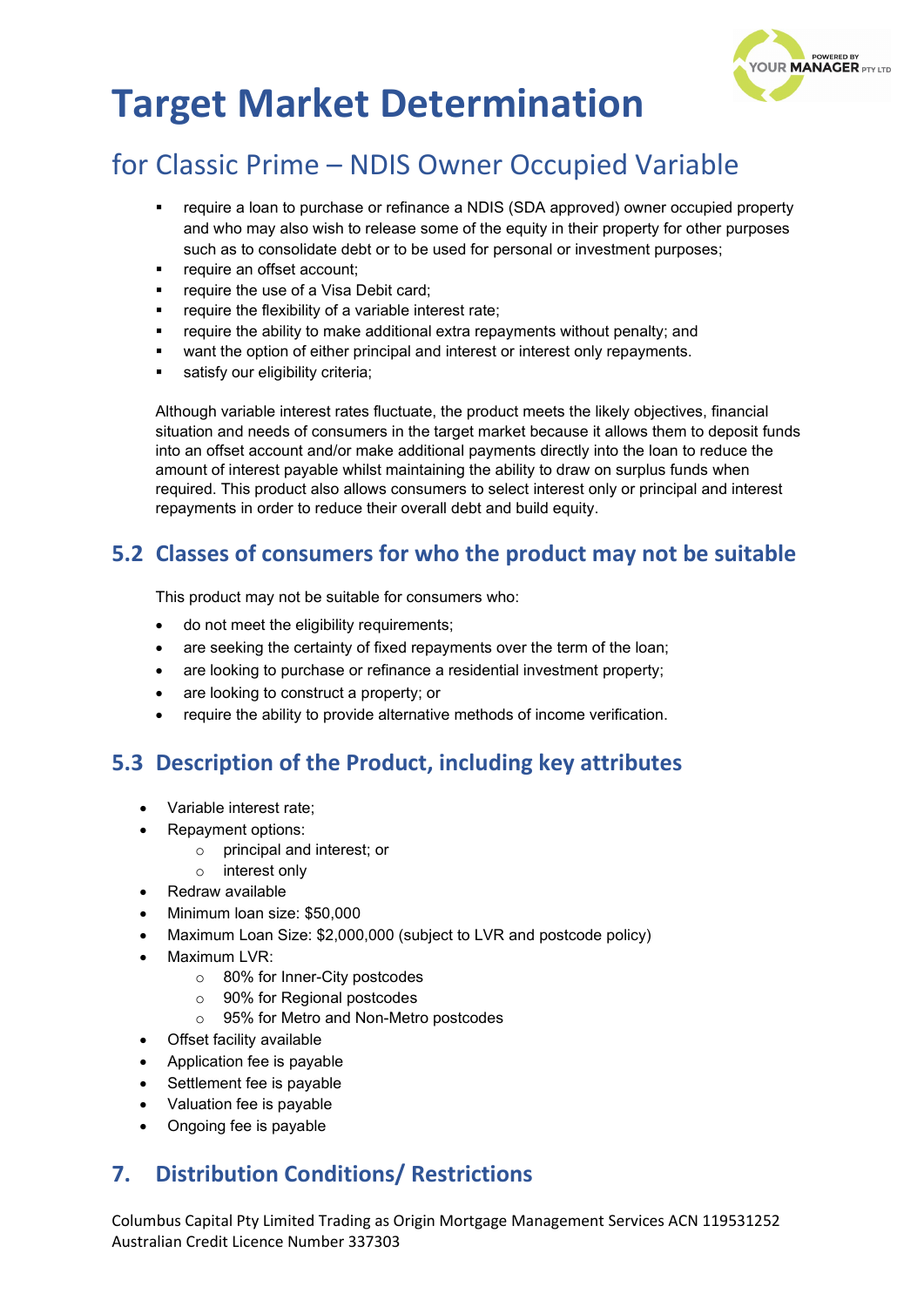

# for Classic Prime – NDIS Owner Occupied Variable

The following distribution channels and conditions have been assessed as being appropriate to direct the distribution of the product to the target market:

- **Direct** 
	- Online
	- By phone
	- In person (e.g. branch, agency, or premises visit)
- Third party Accredited mortgage brokers subject to Best Interests Duty (BID)

The distribution channels and conditions are appropriate because:

- the product has a wide target market;
- our staff have the necessary training, knowledge and accreditation (if required) to assess whether the consumer is within the target market. All of our staff must continually satisfy annual compliance reviews.
- we rely on existing distributors, methods, controls and supervision already in place;
- our approval system has checks and controls in place to flag applicants who may be outside the target market; and
- accredited mortgage brokers are subject to a higher duty under BID to ensure that the product is in the best interests of the particular consumer.

#### **8. TMD Reviews**

We will review this TMD as follows:

| Initial review  | Within 12 months of the date of this TMD                                                                                                                                                                                                                                                                                                                                                                                                                                                                                                                                                                    |  |
|-----------------|-------------------------------------------------------------------------------------------------------------------------------------------------------------------------------------------------------------------------------------------------------------------------------------------------------------------------------------------------------------------------------------------------------------------------------------------------------------------------------------------------------------------------------------------------------------------------------------------------------------|--|
| Periodic review | Each year on the anniversary of this TMD.                                                                                                                                                                                                                                                                                                                                                                                                                                                                                                                                                                   |  |
| Review triggers | Specific events will prompt Columbus to review this TMD, which<br>includes:<br>A significant dealing of the product to consumers outside the<br>target market occurs;<br>A significant number of complaints are received from<br>customers in relation to the product;<br>A significant number of defaults occur;<br>۰.<br>A significant breach has occurred in connection with the<br>۰<br>issuing and distribution of this product; and<br>A significant number of late repayments are being recorded;<br>۰.<br>A material change is made to this product.<br>Unexpected early stage arrears are detected |  |

If a review trigger occurs, we will complete a review of the TMD within ten business days. Meanwhile, we will cease to offer this product to our customers until our TMD review concludes and any necessary changes to the product or TMD, including distribution methods, are made.